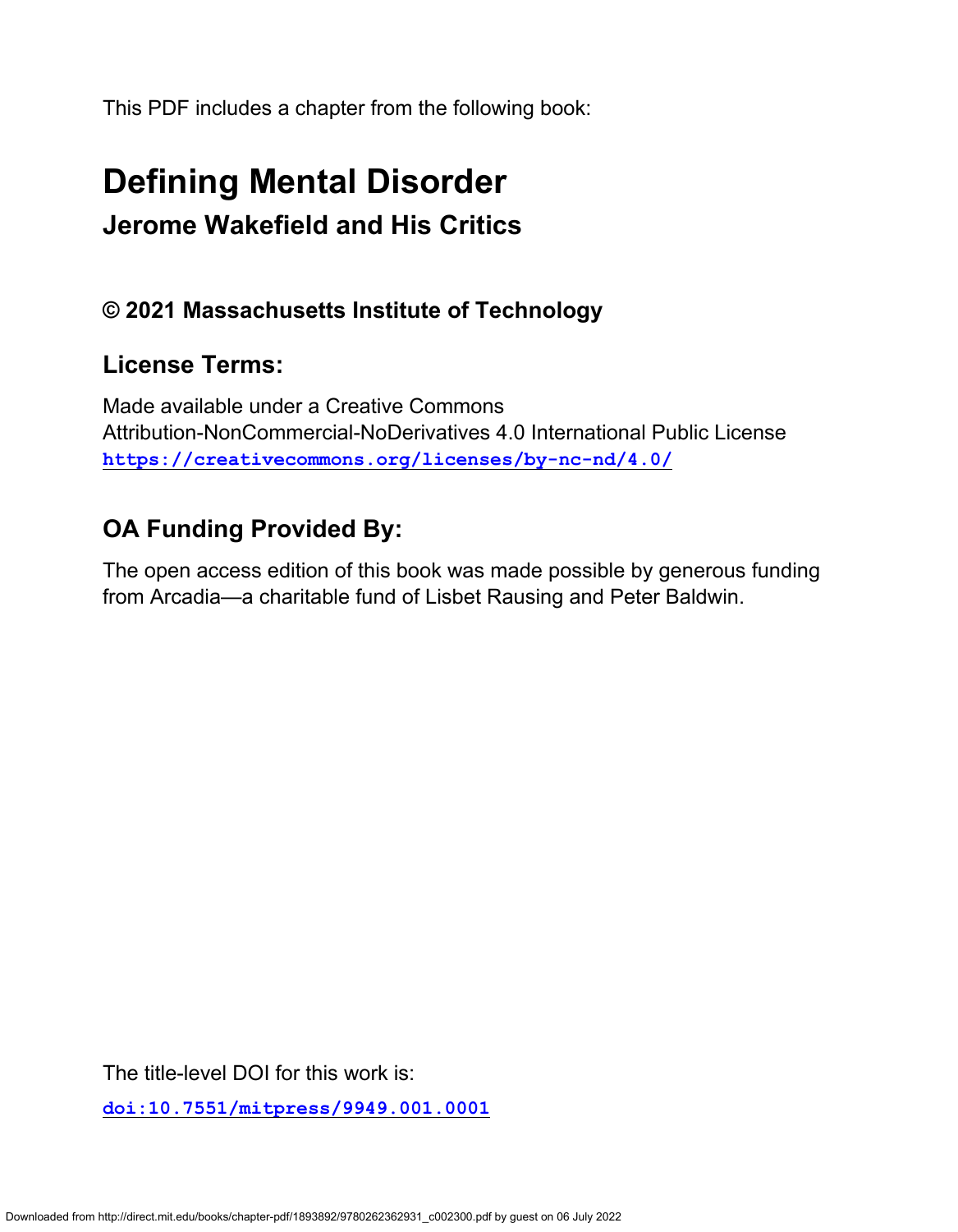### **24 Is Indeterminacy of Biological Function an Objection to the Harmful Dysfunction Analysis? Reply to Tim Thornton**

**Jerome Wakefield**

I thank Tim Thornton for his chapter exploring the possibility and limits of naturalism in my harmful dysfunction analysis (HDA) of medical, including mental, disorder. The HDA claims that "disorder" refers to "harmful dysfunction," where dysfunction is the failure of some feature to perform a natural function for which it is biologically designed by evolutionary processes and harm is judged in accordance with social values (First and Wakefield 2010, 2013; Spitzer, 1997, 1999; Wakefield 1992a, 1992b 1993, 1995, 1997a, 1997b, 1997c, 1997d, 1998, 1999a, 1999b, 2000a, 2000b, 2001, 2006, 2007, 2009, 2011, 2014, 2016a, 2016b; Wakefield and First 2003, 2012). I have long benefited from Tim Thornton's extensive work not only in philosophy of the mental health professions but also philosophy of science and mind as well, and he brings his sophisticated understanding of these multiple domains of philosophy to his chapter's exploration of the HDA's naturalist evolutionary analysis of "biological function."

At the beginning of his paper, Thornton astutely draws attention to a cardinal feature of the HDA. In opposition to value-based approaches such as Fulford's (1989) that see values as foundational and pervading every component of "disorder," the HDA distinguishes a purely naturalist necessary component of "disorder" from a value component. This allows for a naturalist value-free zone of assessment and debate over diagnostic validity, offering a partial escape from values in the sense that one can critique disorder claims evidentially and scientifically without always having to address values. Nonetheless, due to its value component, the HDA will never satisfy those who are engaged in a thoroughgoing philosophical naturalist project. Although in a profession like medicine, values may not be fully escapable in its foundational concepts, the HDA's two-component approach allows that values can sometimes be put aside in a purely naturalist assessment of diagnostic validity based on questioning the presence of evolutionary dysfunction. The general issue Thornton raises, by way of a discussion of Millikan's ambitious project to naturalize meaning in terms of biological function, is whether the HDA's naturalist "function" component can remain truly value free given potential Wittgenstein-inspired indeterminacy issues in the specification of functions.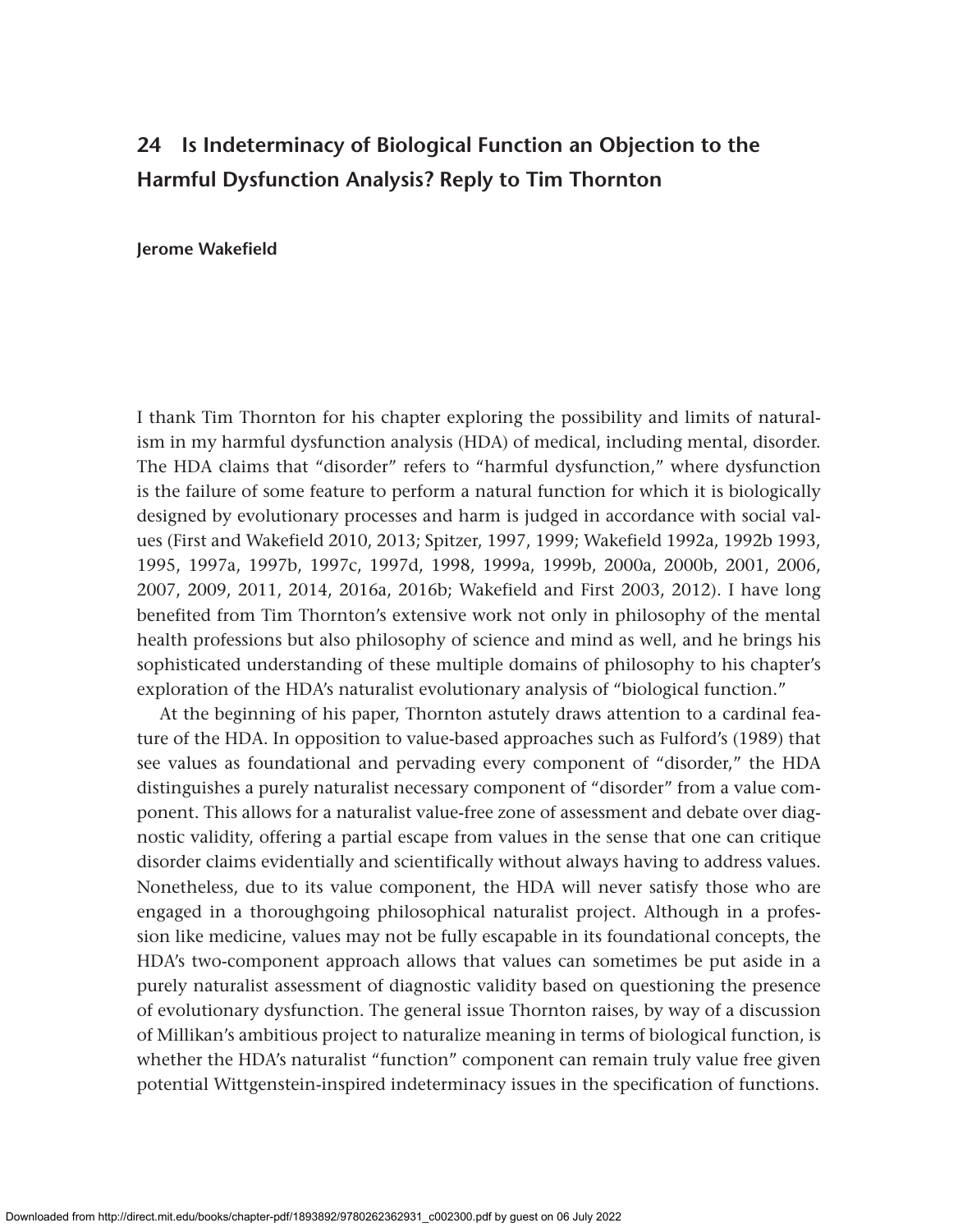**486 Jerome Wakefield**

Thornton lucidly addresses a challenge to the HDA's position on separate value and factual components posed by Fulford (1999). Fulford argued that the "dysfunction" component of the HDA is in fact normative because it requires the "failure" of a function, and "failure," he claimed, is irreducibly value laden. (Apparently for Fulford, the fact that the latest Brexit proposal "failed to pass" in Parliament or that an argument "fails to be valid" is a value judgment.) "Failure" is indeed often used to indicate lack of success in value-defined outcomes, but in the context of the HDA, "failure of function" is just a way of saying that a mechanism did not perform its biologically designed function. As Thornton observes, "If function and divergence from it can be analysed in descriptive terms then so can 'failure' of function: it is any divergence from function." Thus, in disputes over disorder status, there is at least a potential "place to stand" from which one can offer a factual/scientific/naturalist critique of a judgment that a condition is a disorder. In many instances, this is a much more potent tool of critique than clashing value judgments or radical antipsychiatric arguments that deny the obvious fact that there really are mental disorders.

A small point: Thornton mentions that Robert Kendell, perhaps the most respected psychiatrist other than Robert Spitzer on the topic of the concept of mental disorder, initially grappled with an all-factual account. He also flirted with the factual but hopeless "whatever psychiatrists treat" notion at one point. It is perhaps of some slight interest where his odyssey ended on this issue. In one of his last papers before his sudden death, he endorsed the HDA: "It also would be well worthwhile revising the basic *Diagnostic and Statistical Manual of Mental Disorders* (*DSM)* definition of mental disorder in light of Wakefield's (1992) cogent analysis of the concept.…Having struggled myself (Kendell 1975, 1986) to decide whether disease or disorder are better regarded as normative concepts based on value judgments or as value-free scientific terms, I am impressed by Wakefield's arguments that both elements are necessarily involved" (2002, 5).

Another small point: Thornton incorrectly suggests that my insistence on the term "disorder" comes from Boorse. However, it was in fact in opposition to Boorse's confusing use of "disease" that I adopted "disorder." "Disease" has a common meaning that excludes medical disorders such as injuries and poisonings—and which Boorse eventually abandoned. "Disorder" has actually been used for centuries for this reason.

I am not going to attempt in this reply to follow Thornton's fascinating journey through the contemporary philosophical landscape ranging from Millikan and Fodor to Wittgenstein and McDowell. Instead, I will provide just a few thoughts on some central issues raised by his observations.

Thornton points out some obvious parallels in the understanding of "function" between the work of Ruth Millikan on intentionality and my own on disorder. Because Millikan brilliantly uses biological function in an attempt to analyze mental content, and I use biological function to analyze medical disorder, and we both understand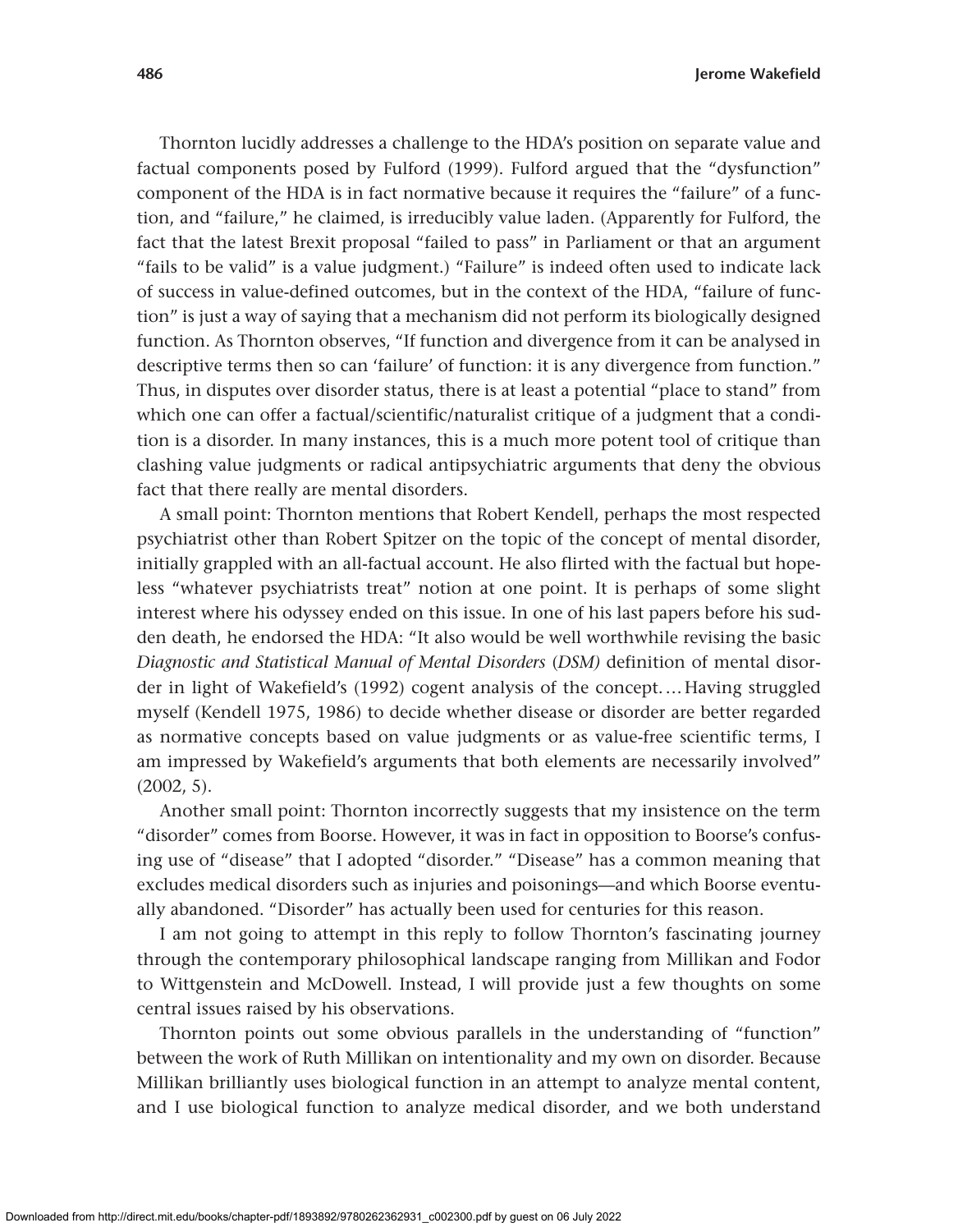biological functions broadly speaking in terms of natural selection, there is certainly a degree of affinity between our analyses. He then suggests that Wittgensteinian (or perhaps Kripkensteinian) doubts about content determinacy—due to the possibility of many different ways of generalizing a rule into the future from past behaviors—might also apply to disorder attributions and thus pose a challenge to function determinacy. I agree that this is an interesting issue, although I am doubtful that it leads to any deep problems specifically for the HDA for reasons I will explain.

First, I guess it is worth stating for the record that while I agree with Millikan that the intuitive notion of "natural/biological function" has a natural-selective evolutionary essence and can be elaborated in evolutionary terms, I do not believe that Millikan's program to leverage that understanding of "function" into a naturalist account of intentionality can possibly work for reasons related to Thornton's discussion. Meaning and content cannot be reduced to natural-selective history due to familiar indeterminacy considerations, namely, intentionality is more fine-grained and determinate than evolutionary history. In this regard, it seems to me that, although Thornton dismisses mere Quinian "gavagai" arguments as not relevant in his analysis (he is focusing on Wittgensteinian rule-paradoxical real divergences between rules and their "bent" analogs, which unlike the Quinian cases do actually diverge at some point and are not always and necessarily co-referential), in fact the gavagai-type examples seem to me to be conclusive counterexamples to Millikan's attempt to theorize meaning/content as naturally selected functions. The problem (analogous to the problem Quine pointed to in trying to use behavior or neurobiology to identify meaning) is that determinacy of meaning cannot be matched by determinacy of function. Simply and Quinianly put, there is a difference in meaning between "the heart's function is to pump blood cells throughout the body" and "the heart's function is to pump undetached parts of blood cells throughout the body," but there is no way that any theory in which functions are determined by natural selection can account for that difference because functions selected to accomplish necessarily co-occurring effects cannot be distinguished by natural selection history. Or, to take a favorite example of Millikan's, when the bee does its communicational dance to the hive's denizens after finding honey, there is no natural selection story that is going to allow a discrimination between the meanings "honey-yielding flowers at location X" and "undetached parts of honey-yielding flowers at location X." In other words, when push comes to shove, Millikan's view of meaning falls to the same old Quinian argument against content reduction that felled behaviorist and neurobiological reductions of content. So, to me, one does not require the additional machinery of Wittgenstein's critique of meaning to refute Millikan's project. Moreover, while Thornton emphasizes certain differences between Fodor and Millikan, Fodor's various theories of content similarly collapse before the elegant Quinian indeterminacy critique of content turned around by Searle to be an antireductionist argument, and Fodor's explicit attempts to address the problem don't work (Wakefield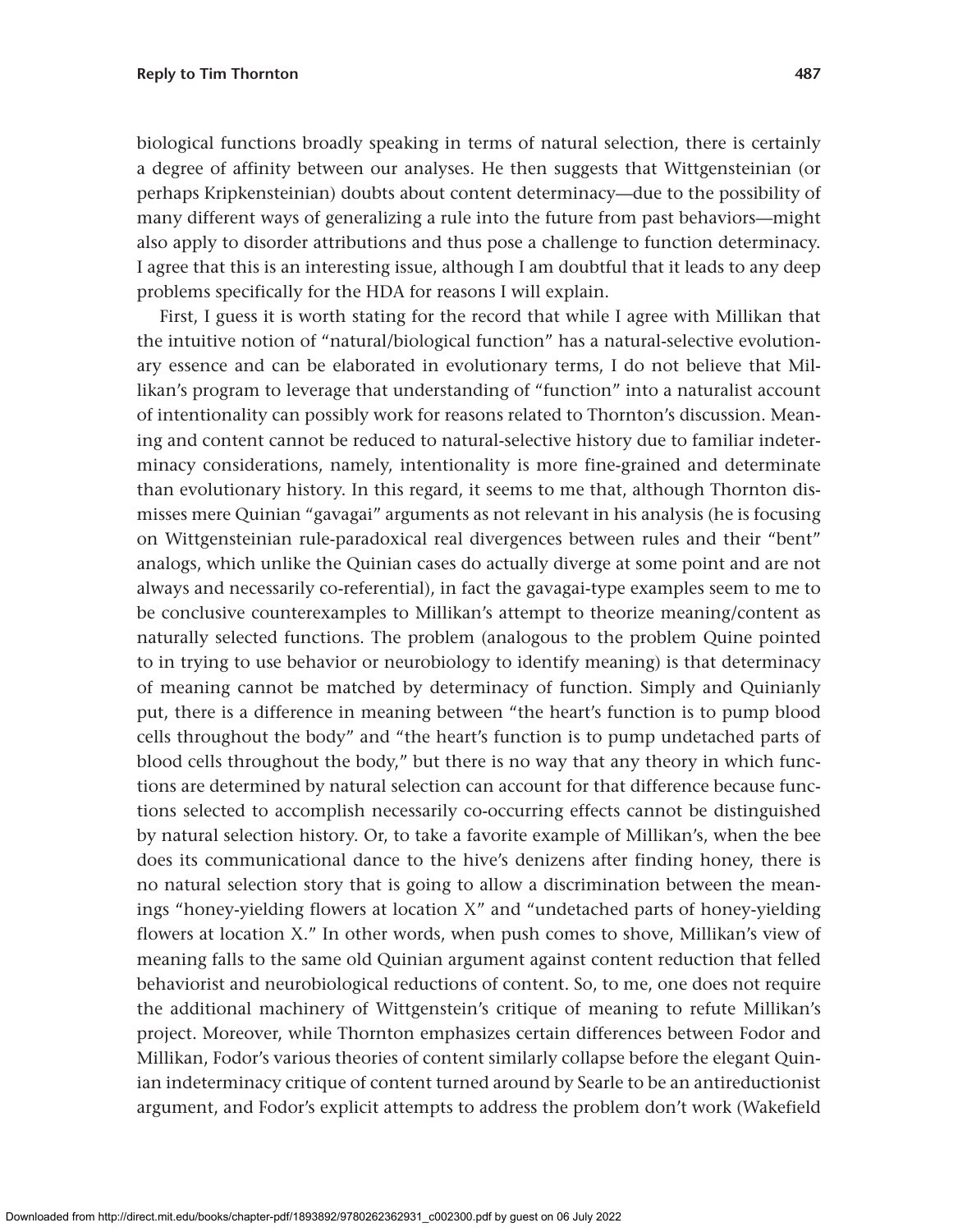**488 Jerome Wakefield**

2003). And, in keeping with this failure, Millikan and Fodor both admit that they don't have anything to say about consciousness (Wakefield 2018).

Obviously, I don't conclude from all this that therefore there is no such thing as content. Rather, I conclude, with Searle, that Quine's indeterminacy argument reduces to absurdity the notion that third-person accounts like Millikan's and Fodor's encompass all the evidence there is for content. The problem, of course, is that consciousness has been left out, but that is a long story that cannot be further addressed here.

Thornton's subtle analysis leads him to confront a problem facing not just the HDA but the concepts of function, dysfunction, and disorder within both evolutionary theory and medicine, namely, the problem of indeterminacy of function. Given an actual evolutionary history, there will be many ways of translating that into a function statement depending on how broadly or narrowly one interprets the selective "rule" being followed.

Now, although various philosophical problems have complex interrelationships, I don't think one can solve all these large general problems at once when addressing a special area. I can't solve "grue" and "underdetermination" and "Kripkenstein" when elaborating the concept of "disorder." Rather, I work within some standard assumptive systems. I grant that if these broader issues fall a certain way and it turns out that there are no filters to neutralize them down the line when doing concrete things like medical diagnosis, then there might be problems for psychiatric disorder judgments and medical diagnosis more generally, but this seems very unlikely to me. Evolutionary theory is an enormously successful scientific explanatory system, and whatever issues of indeterminacy arise for its notion of function presumably cannot undo that success, although exactly how that works needs to be understood. The HDA's evolutionary interpretations of "function" and of the intuitive notion of "biological design" take place within that framework, and thus whatever indeterminacy occurs in evolutionary theory is likely to occur within medical theory as well, but also medical theory can rely on whatever disambiguation techniques are found in the parent theories. This stance is similar to a point I recall being made by Christopher Boorse in response to those who argue that all scientific concepts are ultimately value laden so that "disorder" cannot be purely factual. He explained that if such universal value-ladenness turns out to be the case, then that would be a general limit on his claims and that he is only claiming in his "naturalist" theory that the concept of "disorder" has no *special* value loading over and above whatever value loading, if any, turns out to be routinely true of, say, physics and biology generally. Similarly, I am claiming that *given evolutionary theory's determination of functions* (however potential indeterminacies are dealt with at that level), disorder can be defined with adequate determinacy from there. If the theory of medical pathology piggybacks on the evolutionary theory of function, then it can rely on indeterminacy disambiguation within that home scientific discipline, and the claim is only that medical diagnosis does not introduce a new and seriously problematic level of indeterminacy. I see nothing in Thornton's paper that suggests that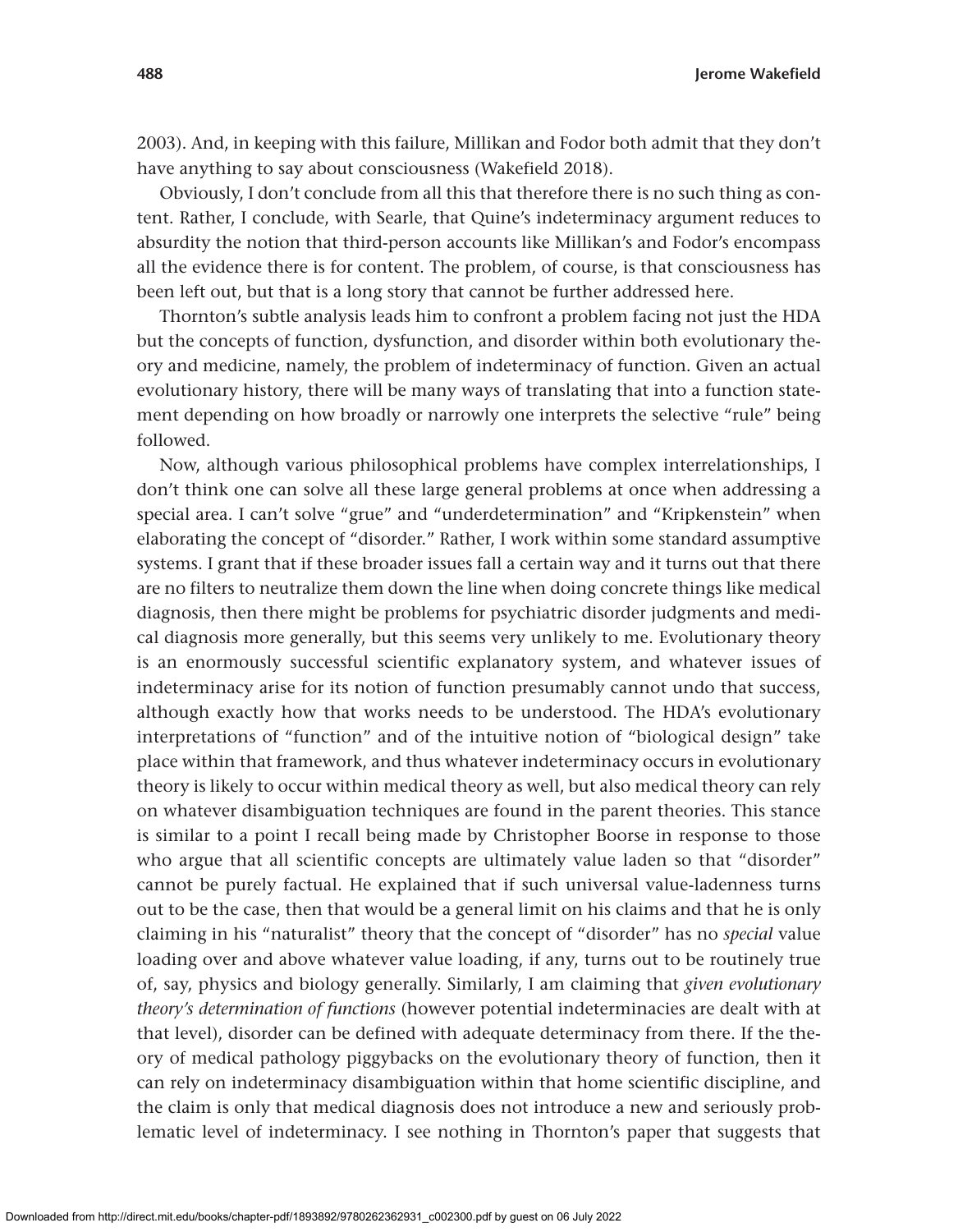#### **Reply to Tim Thornton 489**

disorder judgments do add indeterminacy problems over and above issues involved with "function" at the evolutionary theory level, but of course this impression could be proven wrong.

There are places to look for such indeterminacies. I would say with issues of tradeoffs, side effects, pleiotropy, reactions to changing environments, balancing selection, and especially the precise scope of function versus dysfunction in terms of the breadth of performances that qualify as function versus dysfunction, issues of indeterminacy could arise. My inclination is to think that confident judgments of dysfunction and thus disorder would escape such problems by being failures of a clear core of function, but admittedly this intuition requires serious examination.

Thornton's exploration raises a series of profound questions that he does not attempt to answer and that I cannot undertake to answer here but that are well worthy of further analysis (I nibble at these questions in my replies to Garson and Lemoine in this volume). The questions might be put as follows: First, to what extent and in what ways is the concept of "natural function" as interpreted in evolutionary terms indeterminate? Second, how, if at all, are such indeterminacies resolved within evolutionary theorizing? Third, to what extent or in what ways, if any, do such indeterminacies yield corresponding indeterminacies in the concept of disorder that can impact meaningful real-world judgments of disorder versus nondisorder? Fourth, if our actual disorder and nondisorder judgments involve implicit resolutions of such indeterminacies, what is the logic or justification, if any, for how such indeterminacies are resolved, and in particular, does that resolution involve hidden normativist/value premises, thus building values into a deeper level of what appears on the surface to be a factual criterion? And fifth, if, as it appears, evolutionary theory is a highly successful scientific explanatory theory despite any such indeterminacies, is there any problem with the concept of disorder piggybacking on whatever function indeterminacy resolution process occurs in evolutionary theory to avoid independent function indeterminacy issues, or does it have a problem in moving from evolutionary function to dysfunction over and above whatever such issues occur within evolutionary theory itself?

#### **References**

First, M. B., and J. C. Wakefield. 2010. Defining 'mental disorder' in *DSM-V*. *Psychological Medicine* 40(11): 1779–1782.

First, M. B., and J. C. Wakefield. 2013. Diagnostic criteria as dysfunction indicators: Bridging the chasm between the definition of mental disorder and diagnostic criteria for specific disorders. *Canadian Journal of Psychiatry* 58(12): 663–669.

Fulford, K. W. M. 1989. *Moral Theory and Medical Practice.* Cambridge University Press.

Fulford, K. W. M. 1999. Nine variations and a coda on the theme of an evolutionary definition of dysfunction. *Journal of Abnormal Psychology* 108: 412–420.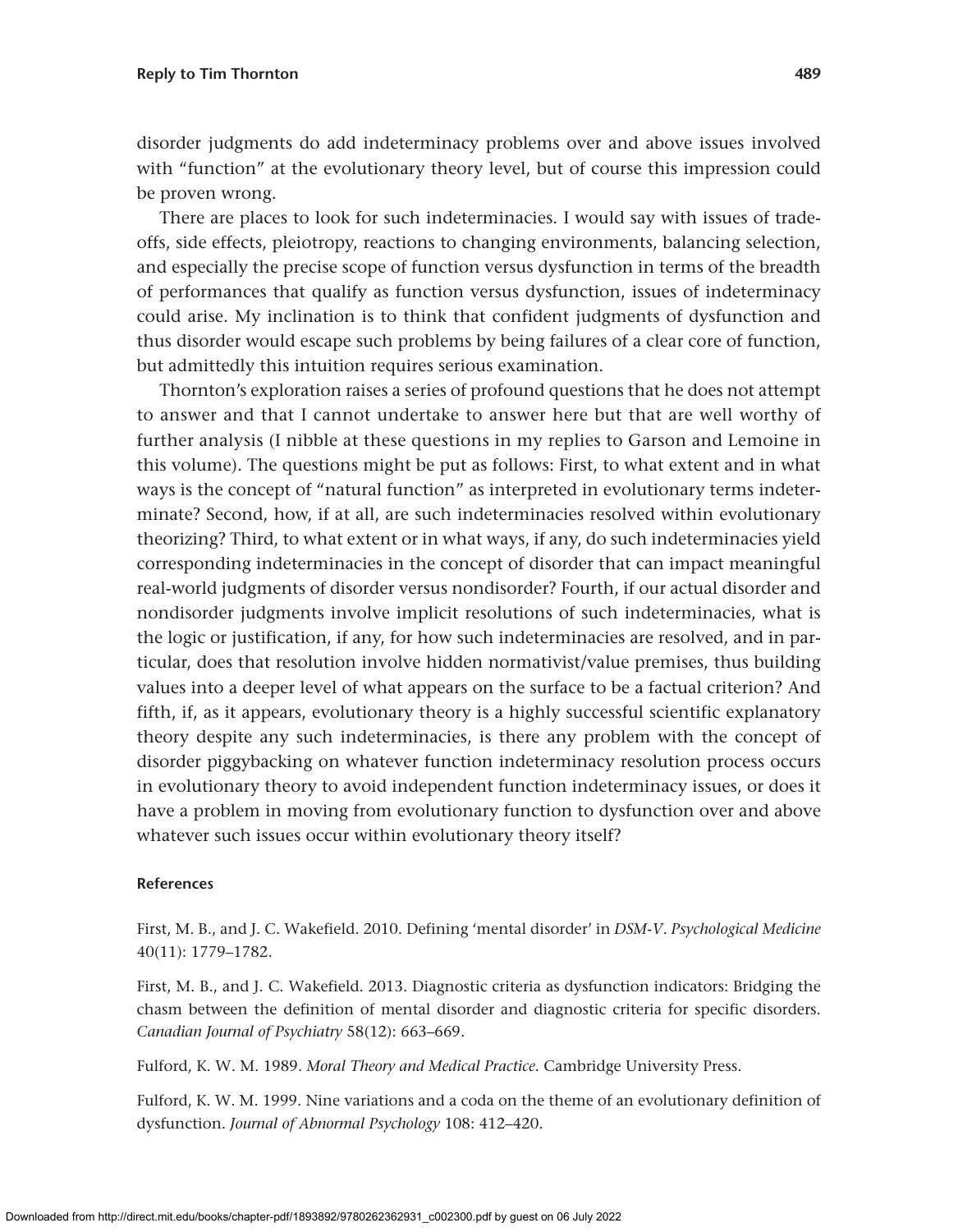Kendell, R. E. 2002. Five criteria for an improved taxonomy of mental disorders. In *Defining Psychopathology in the 21st Century,* J. E. Helzer and J. J. Hudziak (eds.), 3–18. American Psychiatric Publishing.

Spitzer, R. L. 1997. Brief comments from a psychiatric nosologist weary from his own attempts to define mental disorder: Why Ossorio's definition muddles and Wakefield's "harmful dysfunction" illuminates the issues. *Clinical Psychology: Science and Practice* 4(3): 259–261.

Spitzer, R. L. 1999. Harmful dysfunction and the *DSM* definition of mental disorder. *Journal of Abnormal Psychology* 108(3): 430–432.

Wakefield, J. C. 1992a. The concept of mental disorder: On the boundary between biological facts and social values. *American Psychologist* 47: 373–388.

Wakefield, J. C. 1992b. Disorder as harmful dysfunction: A conceptual critique of *DSM-III-R*'s definition of mental disorder. *Psychological Review* 99: 232–247.

Wakefield, J. C. 1993. Limits of operationalization: A critique of Spitzer and Endicott's (1978) proposed operational criteria of mental disorder. *Journal of Abnormal Psychology* 102: 160–172.

Wakefield, J. C. 1995. Dysfunction as a value-free concept: A reply to Sadler and Agich. *Philosophy, Psychiatry, and Psychology* 2: 233–46.

Wakefield, J. C. 1997a. Diagnosing *DSM-IV*, part 1: *DSM-IV* and the concept of mental disorder. *Behaviour Research and Therapy* 35: 633–650.

Wakefield, J. C. 1997b. Diagnosing *DSM-IV*, part 2: Eysenck (1986) and the essentialist fallacy. *Behaviour Research and Therapy*: 35: 651–666.

Wakefield, J. C. 1997c. Normal inability versus pathological disability: Why Ossorio's (1985) definition of mental disorder is not sufficient. *Clinical Psychology: Science and Practice* 4: 249–258.

Wakefield, J. C. 1997d. When is development disordered? Developmental psychopathology and the harmful dysfunction analysis of mental disorder. *Development and Psychopathology* 9: 269–290.

Wakefield, J. C. 1998. The DSM's theory-neutral nosology is scientifically progressive: Response to Follette and Houts. *Journal of Consulting and Clinical Psychology* 66: 846–852.

Wakefield, J. C. 1999a. Evolutionary versus prototype analyses of the concept of disorder. *Journal of Abnormal Psychology* 108: 374–399.

Wakefield, J. C. 1999b. Mental disorder as a black box essentialist concept. *Journal of Abnormal Psychology* 108: 465–472.

Wakefield, J. C. 2000a. Aristotle as sociobiologist: The "function of a human being" argument, black-box essentialism, and the concept of mental disorder. *Philosophy, Psychiatry, and Psychology* 7: 17–44.

Wakefield, J. C. 2000b. Spandrels, vestigial organs, and such: Reply to Murphy and Woolfolk's "The harmful dysfunction analysis of mental disorder." *Philosophy, Psychiatry, and Psychology* 7: 253–269.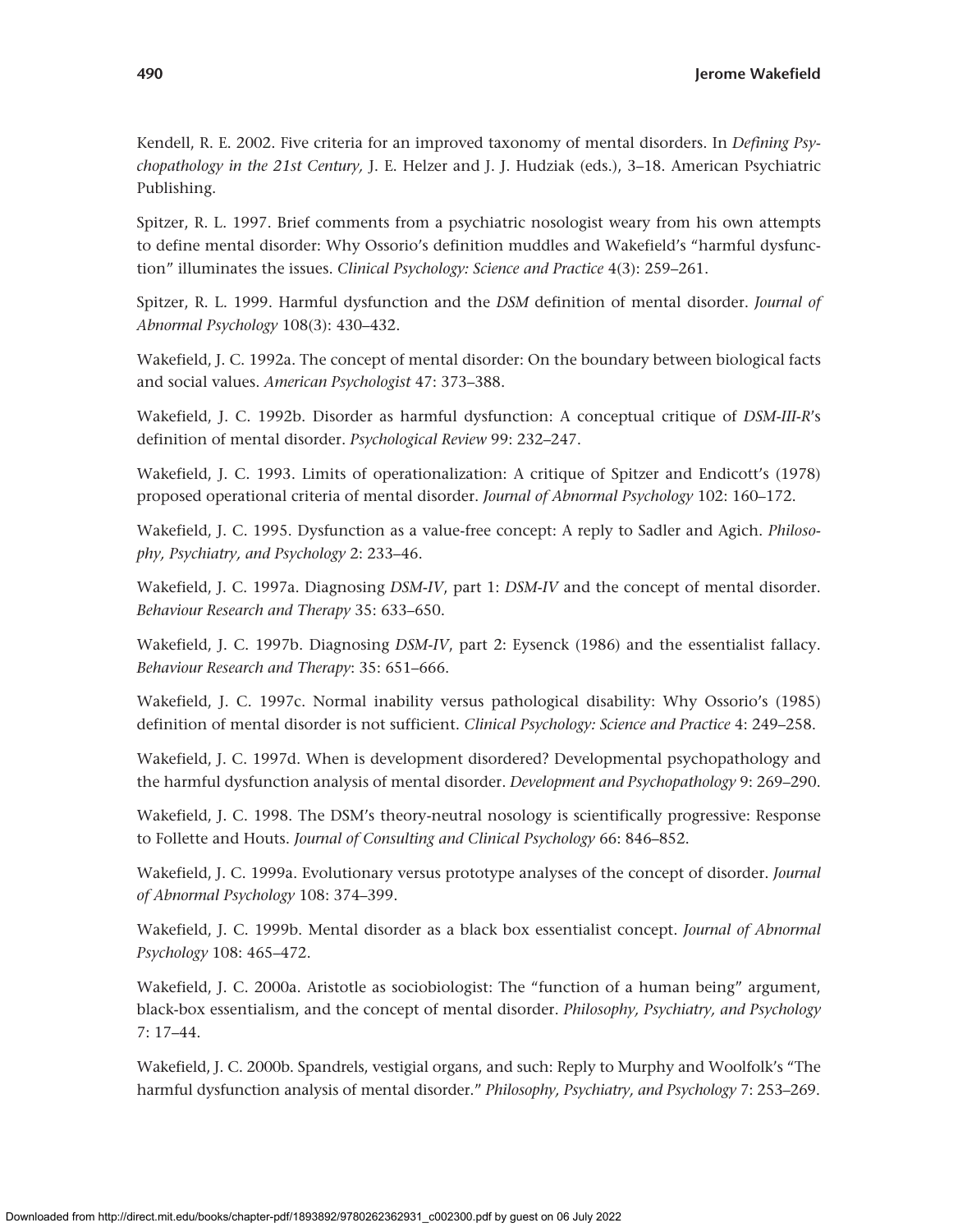Wakefield, J. C. 2001. Evolutionary history versus current causal role in the definition of disorder: Reply to McNally. *Behaviour Research and Therapy* 39: 347–366.

Wakefield, J. C. 2003. Fodor on inscrutability. *Mind and Language* 18: 524–537.

Wakefield, J. C. 2006. What makes a mental disorder mental? *Philosophy, Psychiatry, and Psychology* 13: 123–131.

Wakefield, J. C. 2007. The concept of mental disorder: Diagnostic implications of the harmful dysfunction analysis. *World Psychiatry* 6: 149–156.

Wakefield, J. C. 2009. Mental disorder and moral responsibility: Disorders of personhood as harmful dysfunctions, with special reference to alcoholism. *Philosophy, Psychiatry, and Psychology* 16: 91–99.

Wakefield, J. C. 2011. Darwin, functional explanation, and the philosophy of psychiatry. In *Maladapting Minds: Philosophy, Psychiatry, and Evolutionary Theory,* P. R. Andriaens and A. De Block (eds.), 143–172. Oxford University Press.

Wakefield, J. C. 2014. The biostatistical theory versus the harmful dysfunction analysis, part 1: Is part-dysfunction a sufficient condition for medical disorder? *Journal of Medicine and Philosophy* 39: 648–682.

Wakefield, J. C. 2016a. The concepts of biological function and dysfunction: Toward a conceptual foundation for evolutionary psychopathology. In *Handbook of Evolutionary Psychology,* D. Buss (ed.), 2nd ed., vol. 2, 988–1006. Oxford University Press.

Wakefield, J. C. 2016b. Diagnostic issues and controversies in DSM-5: Return of the false positives problem. *Annual Review of Clinical Psychology* 12: 105–132.

Wakefield, J. C. 2018. *Freud and Philosophy of Mind: Vol. 1. Reconstructing the Argument for Unconscious Mental States*. Palgrave Macmillan.

Wakefield, J. C., and M. B. First. 2003. Clarifying the distinction between disorder and nondisorder: Confronting the overdiagnosis ("false positives") problem in *DSM-V*. In *Advancing DSM: Dilemmas in Psychiatric Diagnosis*, K. A. Phillips, M. B. First, and H. A. Pincus (eds.), 23–56. American Psychiatric Press.

Wakefield, J. C., and M. B. First. 2012. Placing symptoms in context: The role of contextual criteria in reducing false positives in *DSM* diagnosis. *Comprehensive Psychiatry* 53: 130–139.